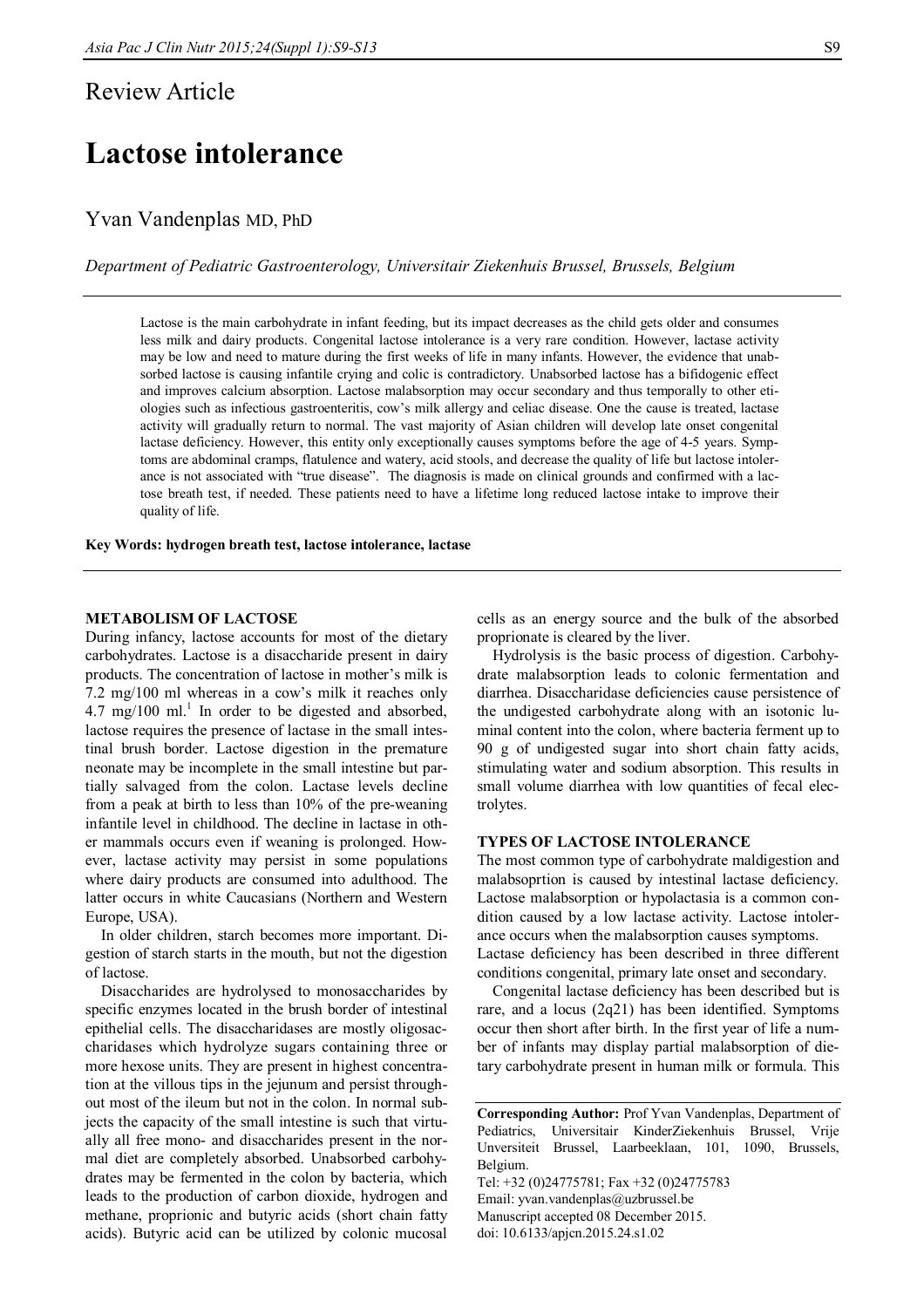phenomenon of physiological malabsorption due to enzyme insufficiency may be cause of colic, especially given that enzyme insufficiency generally resolves at approximately three months of age which coincides with when colicky behaviour usually subsides.

Primary late onset hypolactasia is an autosomic recessive condition that is characterized by a gradual reduction of lactase activity, but does not occur before the age of two years. Mostly, constitutional lactase deficiency manifests itself after the age of 5 to 6 years in white populations and sometimes what earlier in non-whites. In some racial groups it does not occur before adolescence. It is the normal condition for most humans. In Europe, the frequency of primary late onset lactase deficiency varies between 2% in Scandinavia to 70% in some regions of Italy.<sup>2</sup> The prevalence in the white population in the USA is about 20%. In Asia, the incidence of this condition is close to 100%. When the low lactase activity does not cause symptoms, it is called "lactose malabsorption". When symptoms occur, "lactose intolerance" is the preferred terminology. Mutation of a regulatory gene for lactase has been postulated to explain the delayed onset of hypo-lactasia. Continued exposure to milk can to some extend affect the expression of the regulatory gene.

Secondary hypolactasia is due to gastrointestinal disease causing (partial) atrophy of the small bowel villi such as gastroenteritis, celiac disease or inflammatory bowel disease (Crohn's disease).<sup>3</sup> Recovery of full function may take months, because lactase is the last disaccharidase to return to normal following injury. The presence of lactose in the colon is responsible for fluid shifts that result in osmotic diarrhea. Fermentation of a carbohydrate causes bloating and cramps.

Clinically, lactase deficiency occurs after small bowel injury, such as viral and parasitic infections. Whether it makes sense to decrease the lactose intake in infants with a severe gastroenteritis for a limited period of time (1 to 3 weeks) is heavily debated. The recommended feeding in infants is breastfeeding, which contains a high amount of lactose, and it is not recommended to stop breastfeeding because of gastroenteritis. Moreover, when lactose is fermented in the colon, it results in the growth of bifidobacteria, thus stimulating a healthy gut microbiota.

#### **SYMPTOMS**

Symptoms and nutritional history lead to the diagnosis of adult-type hypolactasia. Symptoms of adult-type hypolactasia increase with age, with many patients developing symptoms of lactose intolerance in adolescence and adulthood. They start briefly after consumption of milk. Although there is a broad heterogeneity in response among patients, symptoms are in general related to the amount of ingested lactose. Non-absorbed lactose is fermented by the gastrointestinal microbiota resulting in the production of shirt chain fatty acid but mainly hydrogen, carbon dioxide and methane. <sup>4</sup> The production of gas is the pathophysiologic mechanism causing symptoms such as abdominal pain, cramps, borborygmi, bloating and flatulence, watery and acid diarrhea, nausea and vomiting. 5-7

Studies measuring breath hydrogen levels in colicky infants have produced inconsistent results. The role of lactose in infantile colic is controversial. Limited literature suggests that a transient low lactase activity can trigger excessive crying. A beneficial role of lactose-free or soy based formulae has not been consistently demonstrated in patients with infantile colic. Selection of patients is likely to be a major bias in these studies. After some initial enthusiasm about the role of lactase treatment, negative results suggest a minor role of lactase in infantile colic. Although a UK-recommendation suggests a one-week trial of lactase drops in breastfed and formula-fed infants, the evidence for this recommendation is limited. A trial with a new formula containing a stable lactase as the result of a fermentation process indicated a decreased incidence of infant crying at the age of four weeks. There is insufficient evidence to recommend a trial of lactase or reduced lactose formula in every infant presenting with infantile colic, although this is a safe intervention.

#### **DIAGNOSIS**

Laboratory assessment of this diagnosis includes, preferentially, a lactose hydrogen breath test and, exceptionally, confirmation by lactase activity of a duodenal biopsy. The diagnostic value of other procedures, such as reducing substances, which are positive in the feces of patients with lactose malabsorption are limited and depend more on the context of the patient's complaints and the results of additional laboratory evaluation. Measurement of the stool pH and/or the presence of reducing sugars in the stools are indirect indications of a carbohydrate malabsorption.

The lactose tolerance test is considered to be less sensitive than the lactose breath test. The lactose tolerance blood test measures the evolution of glucose levels in blood after a challenge with lactose. Glucose is created when lactose breaks down. For this test, several blood samples need to be taken after the intake of a liquid containing lactose. The relationship between lactase activity and the lactose breath test is not uniform. A poor correlation was found between lactase activity, lactose tolerance test and lactose hydrogen breath test in children suffering form chronic diarrhea. Lactose tolerance and hydrogen breath test must be performed after a 6 hour fast beyond infancy.

Lactose malabsorption is a common disorder that may well be diagnosed through the non-invasive lactose breath test (LBT). The LBT is a rapid, non-invasive test that allows measuring the content of hydrogen in the expired air. The Rome Consensus Conference did evaluate the methodology and indication of LBT in gastro-intestinal disorders and suggested a cut-off increase of hydrogen of 20 parts per million (ppm) above the baseline level to be considered as positive. The duration of the breath test should be three hours in pediatric patients, with a sample interval of at least 30 minutes, after a fasting of at least three hours in the youngest up to at least six hours in older children.<sup>8,9</sup> Sensitivity and specificity of hydrogen measuring LBT is evaluated at around 70-100% and 100%, respectively.  $10,11$ 

However, false-negative results are reported to range between 2.5% and 15% of all lactose malabsorbers.<sup>12,13</sup> False negative results are mainly due to a lack of gastrointestinal microbiota able to produce hydrogen. The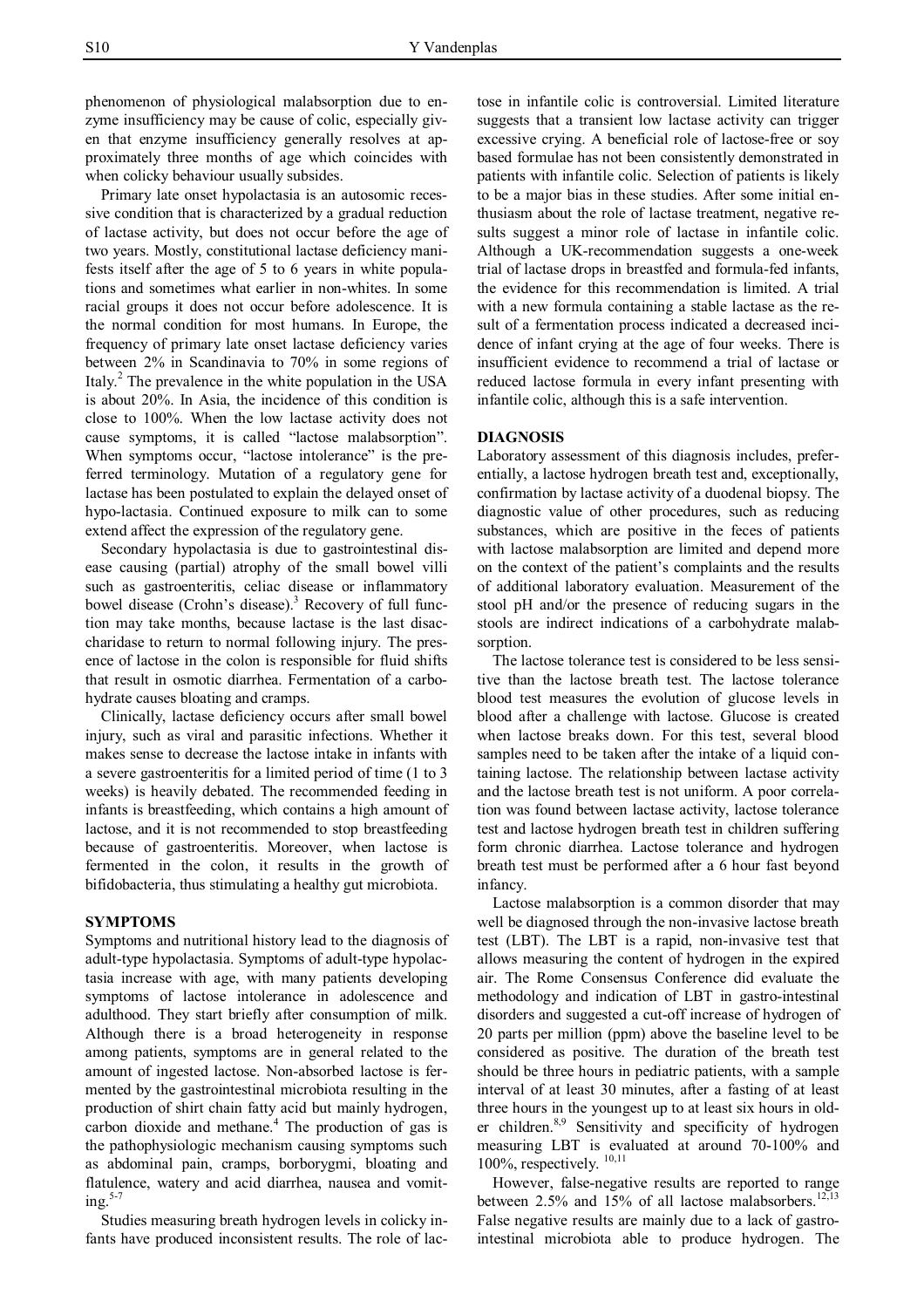

**Figure 1.** Relation between expired hydrogen and methane during lactose breath test

lactose breath test does not reliably predict tolerance toward lactose in infants recovering from diarrhea. This may be due after antibiotic treatment because of a strongly reduced microbiota or because of an increased production of methane by intestinal bacteria. An overwhelming production of methane can strongly reduce the concentration of hydrogen. Vernia et al used a cut-off of 10 ppm for methane and demonstrated that predominant methane production resulted in higher rates of false negative results of the hydrogen increase than low methane production.<sup>14</sup> However, Myo-Khin et al, using a cut-off of 2 ppm for methane, concluded that the addition of the determination of methane to hydrogen did not increase the sensitivity and specificity of the hydrogen LBT.<sup>15</sup> The production of one mole methane consumes four moles of hydrogen and one mole of carbon dioxide, reducing the intracolonic gas content. 16 For that reason, several authors evaluated the role of methane in expired air to improve the sensitivity of hydrogen LBT. However, literature is not conclusive and pediatric literature suggests that the measurement of methane in the expired air is of no additional value to the measurement of hydrogen alone. In a study that we performed, the level of methane increase according to the increasing of the level of hydrogen (unpublished data) (Figure 1). This can be explained as a mechanism to decrease the level of hydrogen and the presence of gas in the gut. Conditions that cause falsepositive results are a slow gastric emptying rate and fast gastro-intestinal transit time.

However, others reported no consistent relation between jejunal lactase levels and the threshold of lactose to develop symptoms.

#### **TREATMENT**

Treatment is a lactose free or lactose poor diet. Lactose

free is only needed in the rare infants with congenital lactase deficiency. In all the other clinical situations, some lactase activity will persist and thus "small" amounts of lactose are tolerated. Most lactose malabsorbers will tolerate small amount of lactose. Amounts of 0.5 to 7.0 g lactose have been shown to not cause symptoms. Some malabsorbers haven been shown to even tolerate 240 and up to 500 ml of milk per day. Fermented dairy products such as yoghurt are in general better tolerated as the lactose is fermented by the probiotic strains added.

The question has been raised as to whether symptomatic lactose malabsorbers have an additional gastrointestinal affection, such as irritable bowel syndrome. About 70% of patients with milk intolerance and patients with irritable bowel syndrome have a positive hydrogen breath test, and bowel transit is increased in irritable bowel syndrome. It is hypothesized that the fast intestinal transit contributes to the complaints of lactose malabsorbers.

In many countries, lactase can be administered as an "enzymatic supplement". This exists as well in powder as in liquid form, and needs to be taken just before a lactose containing meal.

#### **CONCLUSION**

Primary lactose intolerance is almost non-existent before the age of 5-6 years. If symptomatic lactose malabsorption occurs before that age, it is likely to be secondary to another disease. In the latter situation, treatment of the etiology results in recovery of the lactase activity. Slow maturation of lactase after birth may cause infantile crying and colic, but is no reason to stop breastfeeding. In this case, the lactose has a prebiotic bifidogenic effect. Late onset lactose intolerance requires a reduced lactose intake.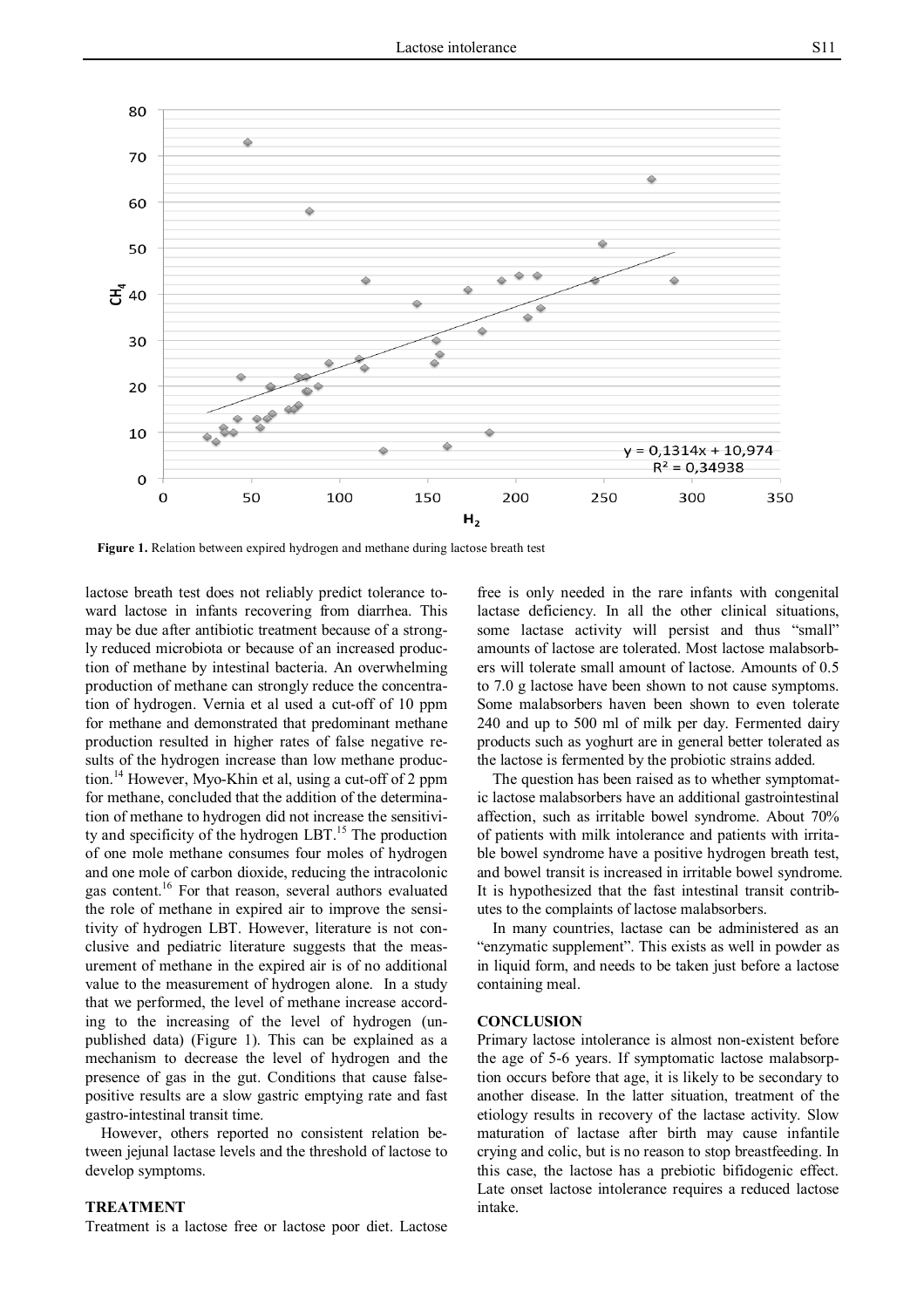#### **AUTHOR DISCLOSURES**

Potential conflict of interest: none for this manuscript. YVDP is consultant for Aspen, Biocodex and United Parmcaceuticals.

#### **REFERENCES**

- 1. Solomons NW. Fermentation, fermented foods and lactose intolerance. Eur J Clin Nutr. 2002;56(Suppl 4):S50-5.
- 2. Ozdemir O, Mete E, Catal F, Ozol D. Food intolerances and eosinophilic esophagitis in childhood. Dig Dis Sci. 2009;54: 8-14. doi: 10.1007/s10620-008-0331-x.
- 3. Usai-Satta P, Scarpa M, Oppia F, Cabras F. Lactose malabsorption and intolerance: What should be the best clinical management? World J Gastrointest Pharmacol Ther. 2012;3: 29-33
- 4. Matthews SB, Waud JP, Roberts AG, Campbell AK. Systemic lactose intolerance: a new perspective on an old problem. Postgrad Med J. 2005;81:167-73.
- 5. Vesa TH, Marteau P, Korpela R. Lactose intolerance. J Am Coll Nutr. 2000;19(Suppl 2):165S-75S.
- 6. Gugatschka M, Dobnig H, Fahrleitner-Pammer A, Pietschmann P, Kudlacek S, Strele A, Obermayer-Pietsch B. Molecularly-defined lactose malabsorption, milk consumption and anthropometric differences in adult males. QJM. 2005; 98:857-63.
- 7. Pimentel M, Lin HC, Enayati P, van den Burg B, Lee HR, Chen JH, Park S, Kong Y, Conklin J. Methane, a gas produced by enteric bacteria, slows intestinal transit and augments small intestinal contractile activity. Am J Physiol Gastrointest Liver Physiol. 2006; 290:G1089-95.
- 8. Gasbarrini A, Corazza GR, Gasbarrini G, Montalto M, Di Stefano M, Basilisco G et al. Methodology and indications

of H2-breath testing in gastrointestinal diseases: the Rome Consensus Conference. Aliment Pharmacol Ther. 2009; 29(Suppl 1):1-49.

- 9. Kerber M, Oberkanins C, Kriegsha ̈user G, Kollerits B, Dossenbach-Glaninger A, Fuchs D, Ledochowski M. Hydrogen breath testing versus LCT genotyping for the diagnosis of lactose intolerance: a matter of age. Clin Chim Acta. 2007;383:91-6.
- 10. Rosado JL, Solomons NW. Sensitivity and specificity of the hydrogen breath-analysis test for detecting malabsorption of physiological doses of lactose. Clin Chem. 1983;29:545-8.
- 11. Romagnuolo J, Schiller D, Bailey RJ. Using breath tests wisely in a gastroenterology practice: an evidence-based review of indications and pitfalls in interpretation. Am J Gastroenterol. 2002;97:1113-26.
- 12. Lee Mand Barrie S. Breath testing in intestinal disaccharidase deficiency and bacterial overgrowth of the small intestine. J Nutr Environ Med. 1996;6:43-54.
- 13. Gilat T, Ben Hur H, Gelman-Malachi E, Terdiman R, Peled Y. Alterations of the colonic flora and their effect on the hydrogen breath test. Gut. 1978;19:602-5.
- 14. Vernia P, Di Camillo M, Marinaro V, Caprilli R. Effect of predominant methanogenic flora on the outcome of lactose breath test in irritable bowel syndrome patients. Eur J Clin Nutr. 2003;57:1116-9.
- 15. Myo-Khin, Bolin TD, Khin-Mar-Oo, Tin-Oo, Kyaw-Hla S, Thein-Myint T. Ineffectiveness of breath methane excretion as a diagnostic test for lactose malabsorption. J Pediatr Gastroenterol Nutr. 1999;28:474-9.
- 16. Wolin MJ. Fermentation in the lumen and large intestine. Science. 1981;213:1463-8.